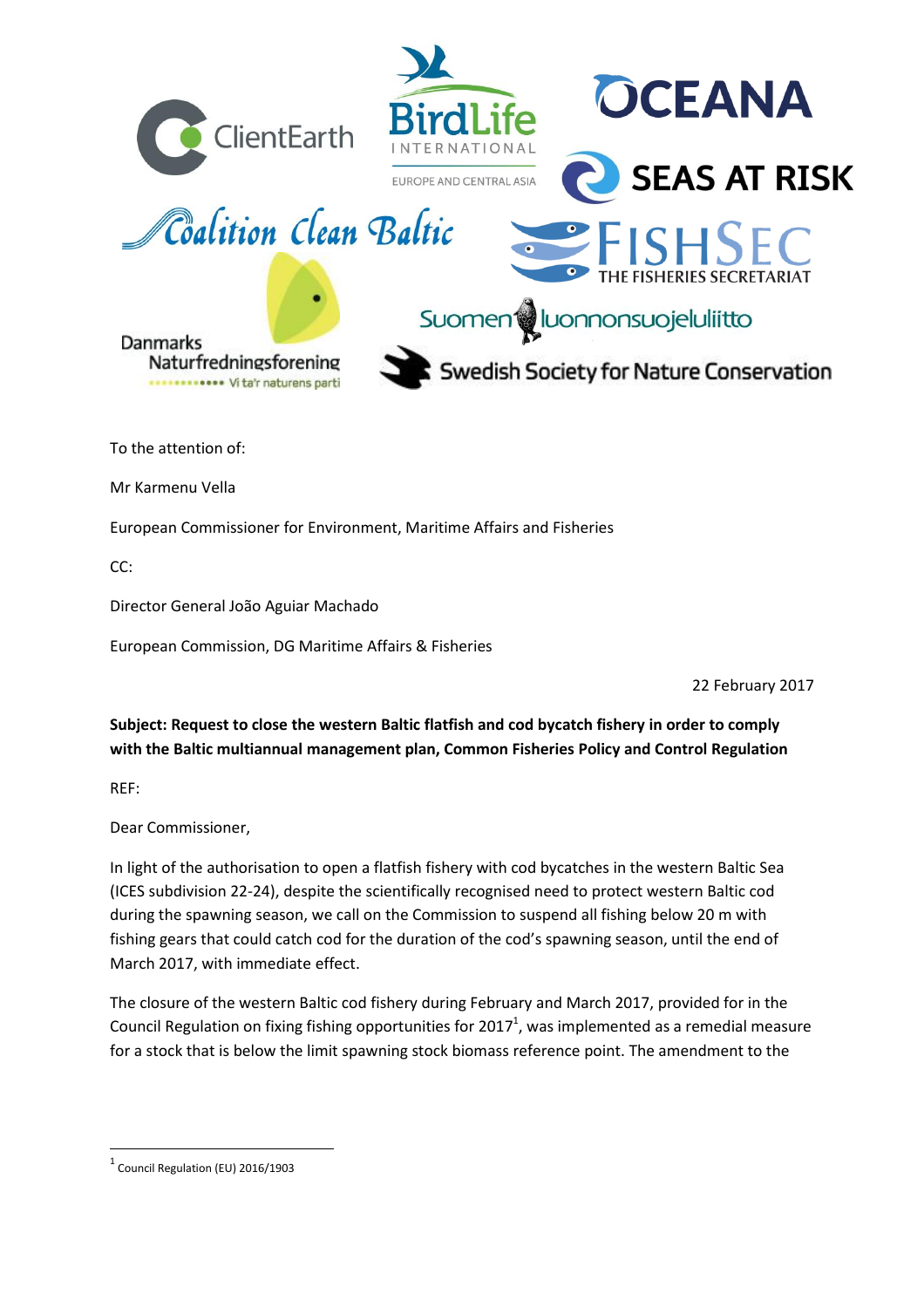closure introduced in January this year<sup>2</sup> was supposed to ensure that cod would neither be disturbed nor caught when aggregating for spawning in waters deeper than 20 m.

Some Member States decided to allow fishing for flatfish, although bycatch of western Baltic cod is acknowledged and expected. Allowing this fishery during the closed season and at depths where cod is spawning seriously undermines the objective of these remedial measures. Given that the biomass for this stock is outside safe biological limits, and that ICES report that recruitment in 2016 was estimated to be the lowest level in their time series<sup>3</sup>, we believe there is a serious threat to the conservation of the stock.

Increasing the fishing activity on a stock that is below Blim during a key life stage, such as spawning, is also not in line with the objectives of the Baltic Sea multiannual plan<sup>4</sup> (Baltic MAP). The Baltic MAP<sup>5</sup> requires that when a stock is below Blim, remedial measures must be taken to ensure the rapid return of the stock to levels above which they can produce MSY. In order to achieve this, STECF advised for western Baltic cod that a spatial closure would increase spawning stock biomass and lower fishing mortality.<sup>6</sup>

In addition, Article 2.2 of the Common Fisheries Policy Basic Regulation (CFP Basic Regulation) requires that stocks are restored above levels which can produce maximum sustainable yield (MSY) and to apply the precautionary approach to fisheries management.

The western Baltic cod is as mentioned above a vulnerable stock for which the spawning stock biomass has been below the lowest reference point, Blim, for a decade. Despite this the quota for 2017 was already set by Member States at 5597 tonnes, or 352% higher than the 1588 tonnes recommended by the Commission.

For these reasons, the decision of Member States to allow fishing activities that will catch cod during its spawning season is not respecting the legal requirements of the fishing opportunities regulation for 2017 and its amendment, the Baltic MAP and the CFP Basic Regulation.

We believe that this decision also fulfils both conditions for triggering the closure of a fishery under the Control Regulation<sup>7</sup> namely that Member States do not respect their obligations under a multiannual plan and that the Commission has evidence that this failure constitutes a serious threat to the conservation of a stock. Moreover, this measure is also in line with the possibility granted to the Commission in the CFP Basic Regulation<sup>8</sup> to adopt emergency measures in cases of serious threats to marine biological resources.

 $\overline{a}$ 

<sup>&</sup>lt;sup>2</sup> Council Regulation (EU) 2017/135

 $^3$  ICES Advice Cod (Gadus morhua) in subdivisions 22–24, western Baltic stock (western Baltic Sea) for 2017

<sup>4</sup> Regulation (EU) 2016/1139

<sup>5</sup> Article 5(3) of the Baltic MAP.

<sup>&</sup>lt;sup>6</sup> STECF Special request for evaluating Baltic cod additional measures. p.7 https://stecf.jrc.ec.europa.eu/documents/43805/55543/2016-11\_STECF+16-xx+-+Baltic+cod+-+special+request\_JRCxxx.pdf

<sup>&</sup>lt;sup>7</sup> Article 104 of Council Regulation (EC) 1224/2009.

<sup>8</sup> Article 12 of CFP Basic Regulation.